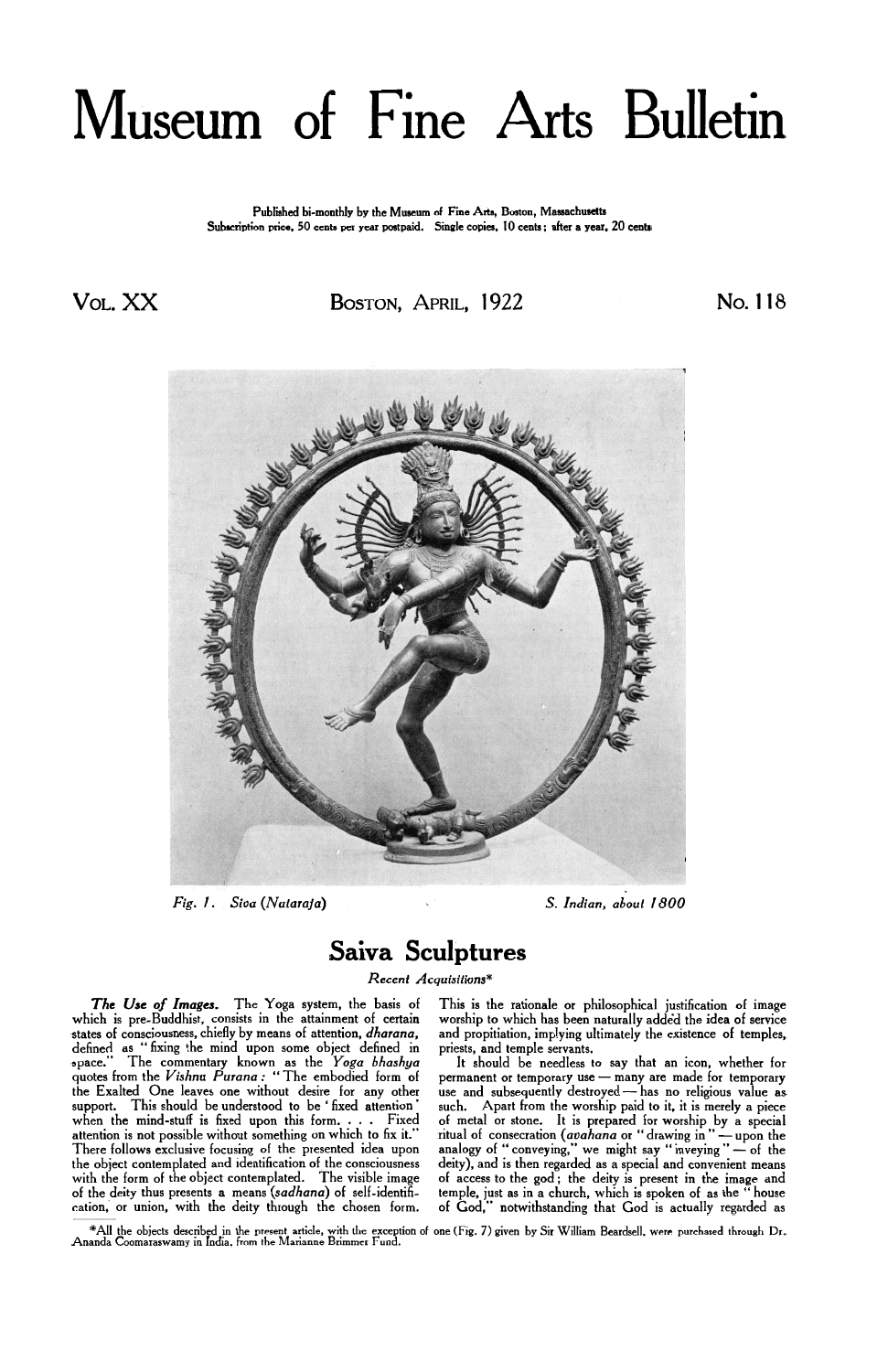### MUSEUM OF FINE ARTS BULLETIN XX, 25



*Seven painted limestone statuettes Giza, Dynasty V* 

*New Installation of the Primitice and Old Empire Rooms* 

THE arrival from Egypt and the Sudan during the cases are hung paintings of Egyptian reliefs, the latter half of 1921 of the greater part of frescoes and architecture. The subjects range in the Museum's share of the material recovered by date from the Old Empire to the Meroitic Period Dr. Reisner in the course **of** the work **of** the Harvard University-Museum of Fine Arts Egyptian Expedition since 1914 has necessitated a rearrangement of the Egyptian collections in order that the more important new acquisitions may be exhibited. The installation of large and heavy pieces **of** sculpture requires much time, and this task cannot be immediately accomplished ; but the Primitive Room and the Old Empire Room are now in order and open to public view. A chronological arrangement of the objects in all the Egyptian Galleries is in process so far as space available permits.

The Primitive Room contains decorated pottery, stone vessels, weapons and implements, slate palettes, ornaments and amulets of bone and ivory, which mark the highly developed state of the arts and crafts in the Nile Valley during the fifth millennium B.C. and which reveal the fundamental racial traits of appreciation of form and **of**  mastery of obdurate materials inherent in Egyptian art throughout its long extended activity of more than five thousand years. Stone vessels and other objects dating from the Early Dynastic Period (about 3500-3000 B.C.), especially those from tombs of kings of the First and Second Dynasties at Abydos, and stone vessels of the Old Empire (Dynasties 111-VI) are also shown in this gallery for convenience of comparison with earlier examples. One case contains the funerary outfit of gold and faience ornaments, of model vessels **of** 

**Recent Acquisitions from Egypt** copper, slate, translucent crystal and alabaster from the mastaba tomb at Giza of Impy, a royal architect of the Sixth Dynasty.\* On the walls above (about 2700-250 B.C.), and by the remarkable<br>truth of their presentation convey a clear impres-<br>sion, both in form and color, of the persistence<br>and continuity of those traditional modes of ex-<br>pression which characterize truth of their presentation convey a clear impression, both in form and color, of the persistence and continuity **of** those traditional modes **of** expression which characterize Egyptian art and which make its products throughout its whole extent **so**  easily recognizable even by the layman. The

\*Cf. M. F. **A. Bulletin No.** *66,* **November, 1913.** 



*Stone vase with gold cover Tomb of King Khasekhemuwy, Abydos, Dynasty II*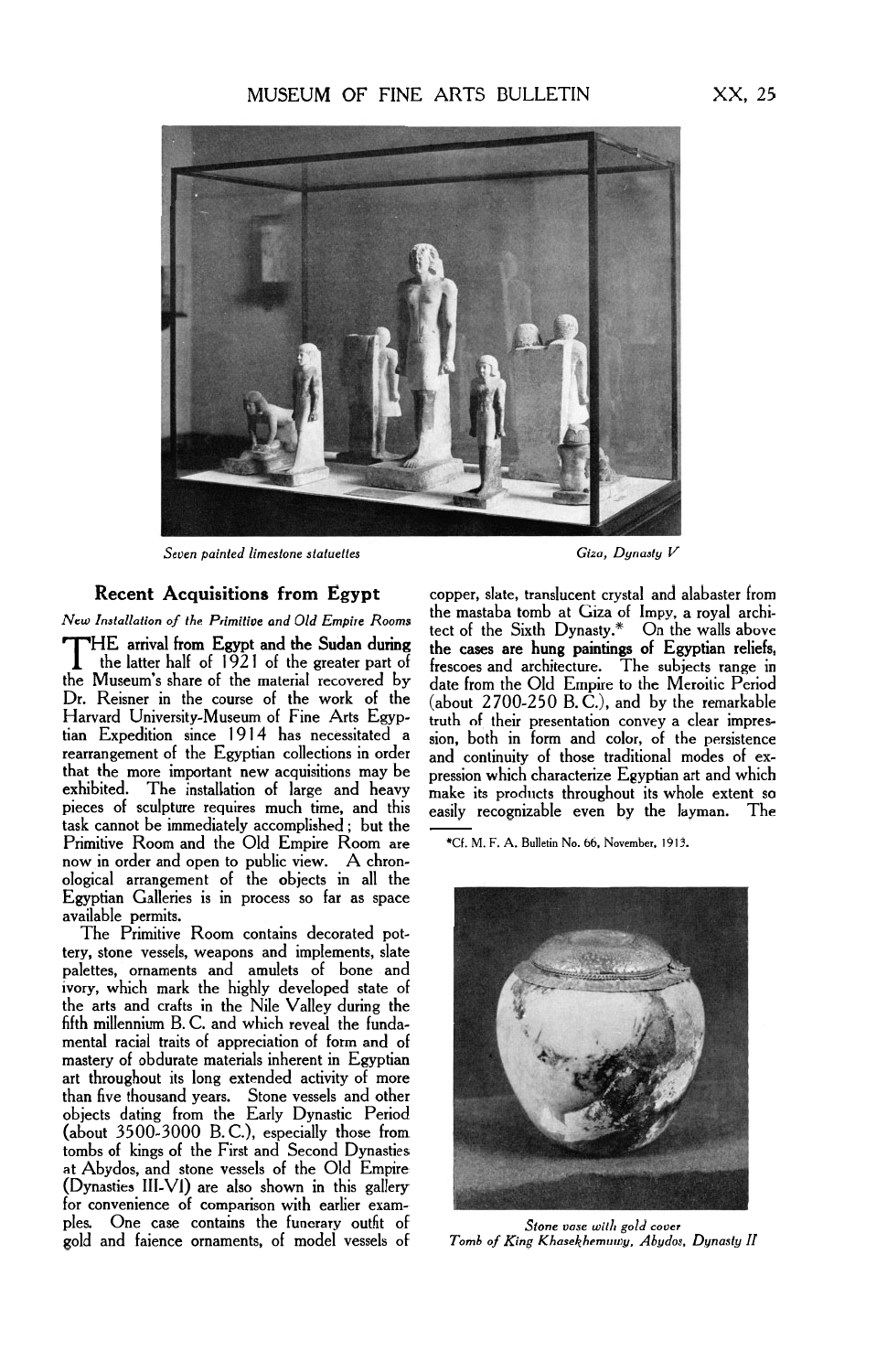### XX, 26 MUSEUM OF FINE ARTS BULLETIN



*Granite portrait-statuette of the nobleman Khnum-ba-ef Giza, Dynasty V* 

B.C.) is exhibited in the Old Empire Room.<br>The central case contains seven statuettes of painted The central case contains seven statuettes of painted was done by an apprentice, probably by the use limestone found together in the *serdab* (sealed of stone implements. This process was repeated limestone found together in the *serdab* (sealed of stone implements. This process was repeated statue chamber) of a mastaba tomb of the Fifth until the last stage, when the master himself statue chamber) of a mastaba tomb of the Fifth until the last stage, when the master himself Dynasty at Giza. The largest standing figure worked out the details and gave the final polish represents the owner of the tomb; t standing figures are probably his sons, and the of the architect Nekhebuw of the Sixth Dynasty two pair-statuettes his brothers and their wives. Sculptors of the Old Empire excelled in achieving exhibited in this case, the carefully executed figures highly individualized portraits even when, as in in flat fresco technique, shown on this same wall, this instance, their work was not intended for a the line of figures in painted low relief, on the royal patron. The other statuettes are two female opposite wall, and the seated portrait statuette in servants - one kneeling grinding grain, the other the alcove of the west wall. Among the reliefs cooking at an open fire and apparently shielding on the east wall are also two stelæ of limestone.<br>her face from its heat with raised left hand. The One in high relief is from the tomb, at Dendera, her face from its heat with raised left hand. The base of this figure was broken in antiquity and the of Mena, a provincial prince of the time of Pepy pieces fastened together by means of a wooden II, late in the Sixth Dynasty (about 2400 B.C.);<br>peg before the statuette was placed in the tomb. <br>the other is in sunk relief, and both are typical

paintings are the work of Mr. Joseph Lindon cessive stages in the process of modeling sculpture  $\frac{1}{10}$  and of his daughter, Miss Rebecca Smith. in hard stone; guiding lines in red were drawn<br>Sculpture of the Old Empire (about 3000-2475) on the stone block by a master craftsman, and the on the stone block by a master craftsman, and the rough breaking away of the surface to these lines to the finished portrait. From the tomb at Giza<br>of the architect Nekhebuw of the Sixth Dynasty g before the statuette was placed in the tomb. In the other is in sunk relief, and both are typical<br>In the case on the east wall five unfinished examples of the degenerating art of the period In the case on the east wall five unfinished examples of the degenerating art of the period of economic and artistic depression which fol-**\*Handbook** of **the Museum, [page 24.](#page-0-0)** lowed the lavish expenditures and the supreme